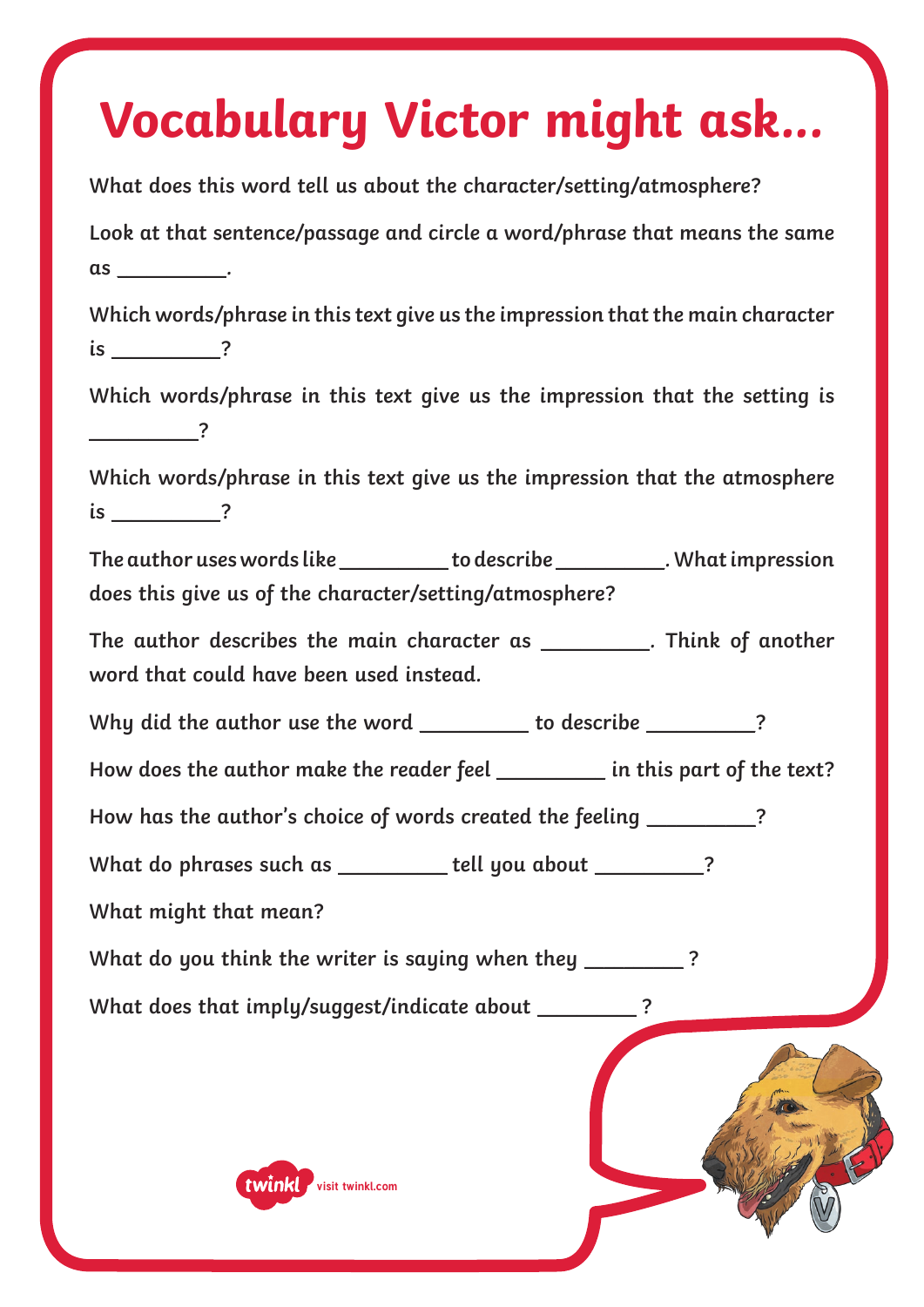#### **Rex Retriever might ask...**

**Where is the story set?**

**How does the main character look/behave/speak?**

**When is the story set?**

**Where would you find a section about** \_\_\_\_\_\_\_\_\_\_\_**?**

**Can** \_\_\_\_\_\_\_\_\_\_\_ **have more than one meaning?**

**What does the word** \_\_\_\_\_\_\_\_\_\_\_ **mean?**

**What did** \_\_\_\_\_\_\_\_\_\_\_ **do when** \_\_\_\_\_\_\_\_\_\_\_**?**

**Where did** \_\_\_\_\_\_\_\_\_\_\_ **go?**

**Find a word or phrase which tells us how the character is feeling.**

**Where in the book would you find** \_\_\_\_\_\_\_\_\_\_\_**?**

**Who are the key characters in the book?** 

**What happened at** \_\_\_\_\_\_\_\_\_\_\_**?**

**Describe…**

**Which paragraph tells us** \_\_\_\_\_\_\_\_\_\_\_**?**

Which section tells us \_\_\_\_\_\_\_\_\_?

**Where does the story take place?** 

**When did the story take place?** 

**What did (s)he/it look like?** 

**Who was (s)he/it?** 

**Where did (s)he/it live?** 



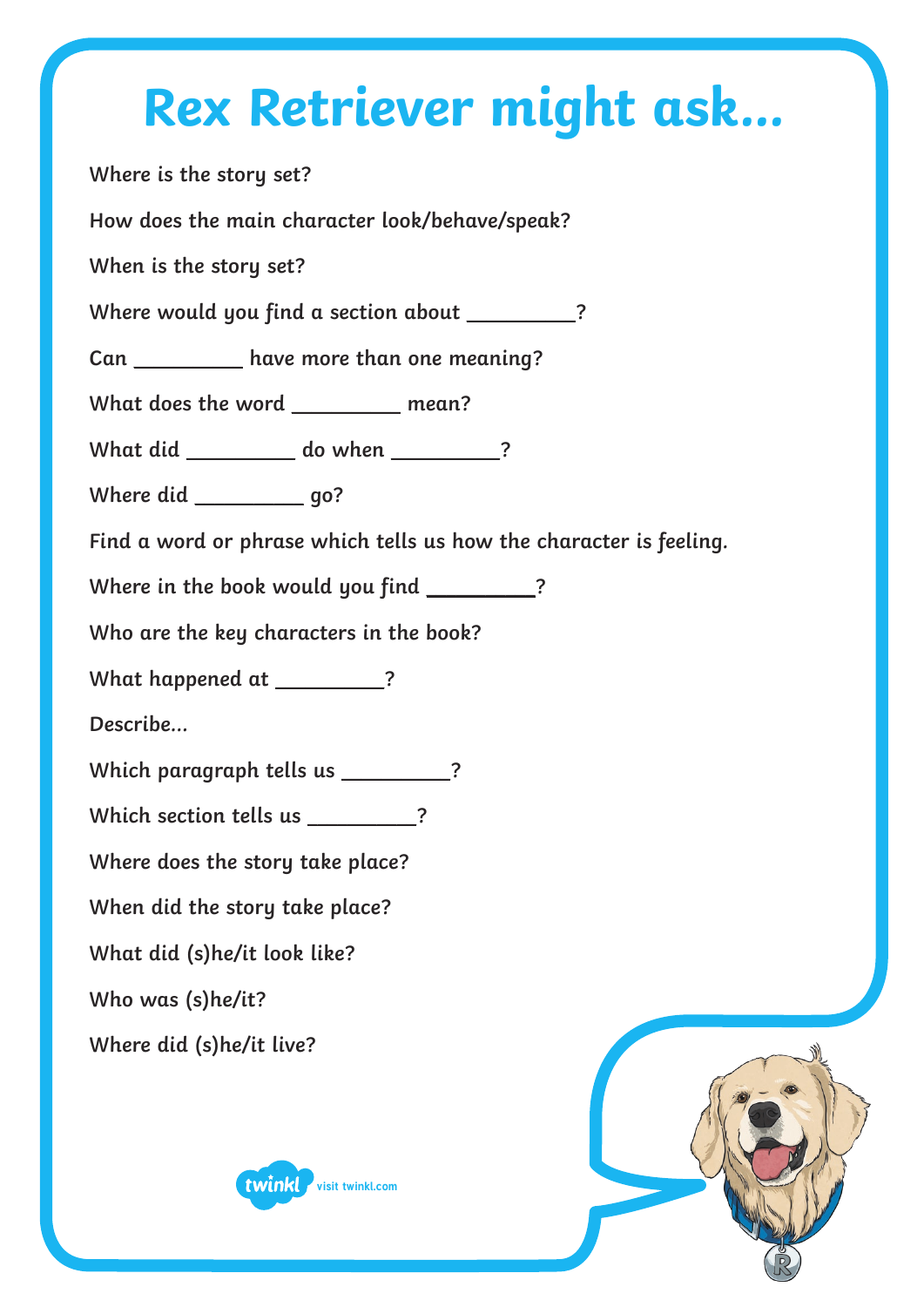#### **Summarising Sheba might ask...**

**What is the main theme/argument in this paragraph? What is the main message in this paragraph? Can you describe what has happened in this paragraph/chapter? Using less than 20 words, could you write a new blurb for this book? Which is the most important message in this book? Can you describe what happened in three sentences? Why do you think that might be important? Is there anything you know now which you didn't know before? What sticks most in your mind about** \_\_\_\_\_\_\_\_\_\_\_**?** What moment do you remember most from \_\_\_\_\_\_\_\_\_\_\_? **Can you remind us about** \_\_\_\_\_\_\_\_\_\_\_**? How would you sum up** \_\_\_\_\_\_\_\_\_\_\_**?**



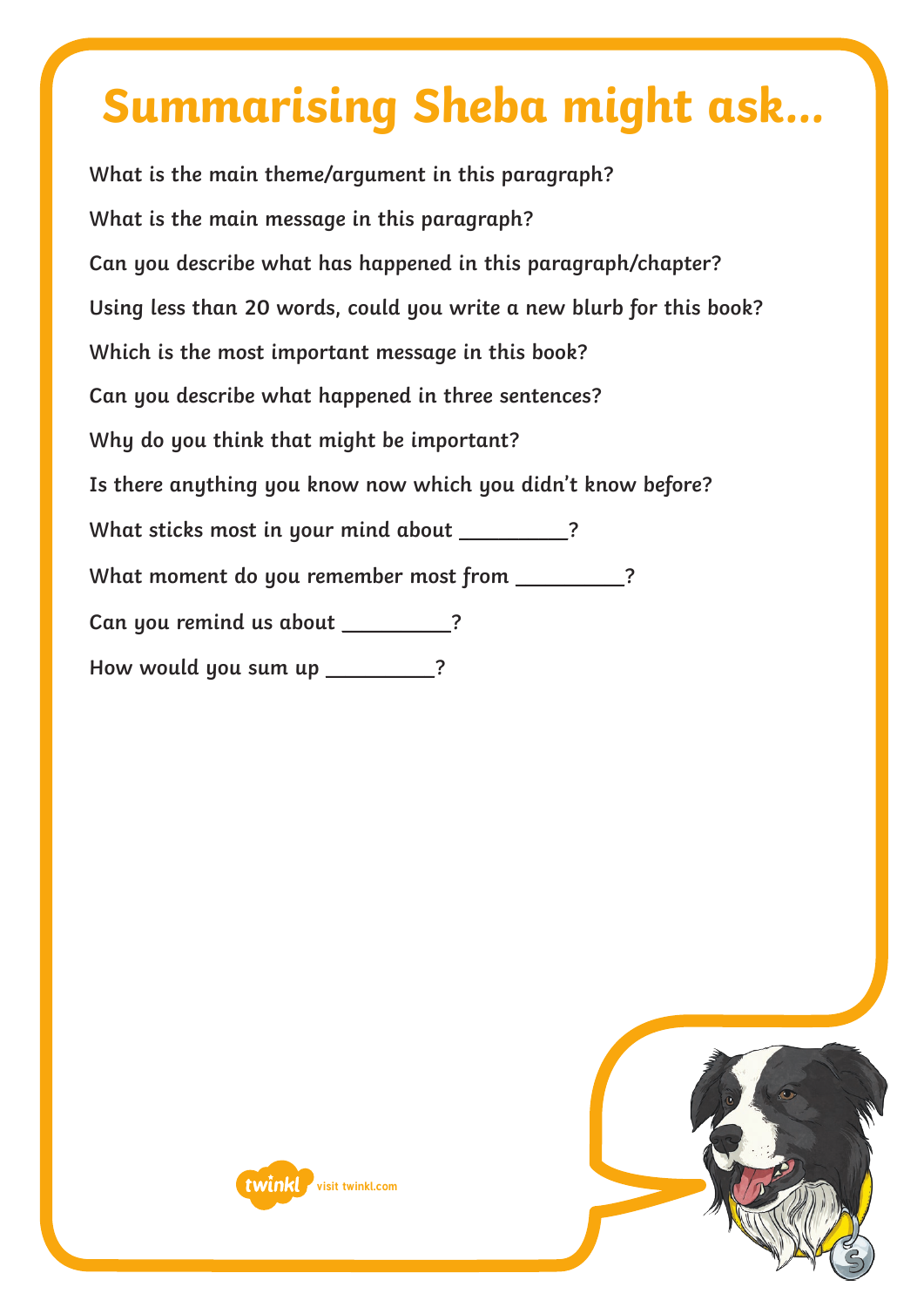# **Inference Iggy might ask...**

**What makes you think** \_\_\_\_\_\_\_\_\_\_\_**? Give evidence for your opinions. Which words/phrases give you that impression? Why do you think the author chose to** \_\_\_\_\_\_\_\_\_\_\_**? Give reasons for your answer. How was** \_\_\_\_\_\_\_\_\_\_\_ **different after** \_\_\_\_\_\_\_\_\_\_\_**? Why? Explain why the author chose this word to describe… What impression do we get of** \_\_\_\_\_\_\_\_\_\_\_**? Why? What do you think will happen to the main character now? Can you give reasons for your opinion? What makes you think this? Why is** \_\_\_\_\_\_\_\_\_\_\_ **important? What does the word** \_\_\_\_\_\_\_\_\_\_\_ **imply about** \_\_\_\_\_\_\_\_\_\_\_**? Which character would you most like to meet? Explain why. Why did the character behave like this? What do people usually do when** \_\_\_\_\_\_\_\_\_\_\_**? Does that remind you of** \_\_\_\_\_\_\_\_\_\_\_**? Why do you think (s)he** \_\_\_\_\_\_\_\_\_\_\_**? What do they seem to think about each other? Can we work out how** \_\_\_\_\_\_\_\_\_\_\_ **feels about** \_\_\_\_\_\_\_\_\_\_\_**? Which characters seem to** \_\_\_\_\_\_\_\_\_\_\_**? Why do you think** \_\_\_\_\_\_\_\_\_\_\_ **tells** \_\_\_\_\_\_\_\_\_\_\_**? What does** \_\_\_\_\_\_\_\_\_\_\_ **think? How did** \_\_\_\_\_\_\_\_\_\_\_ **react? twinkl** visit twinkl.com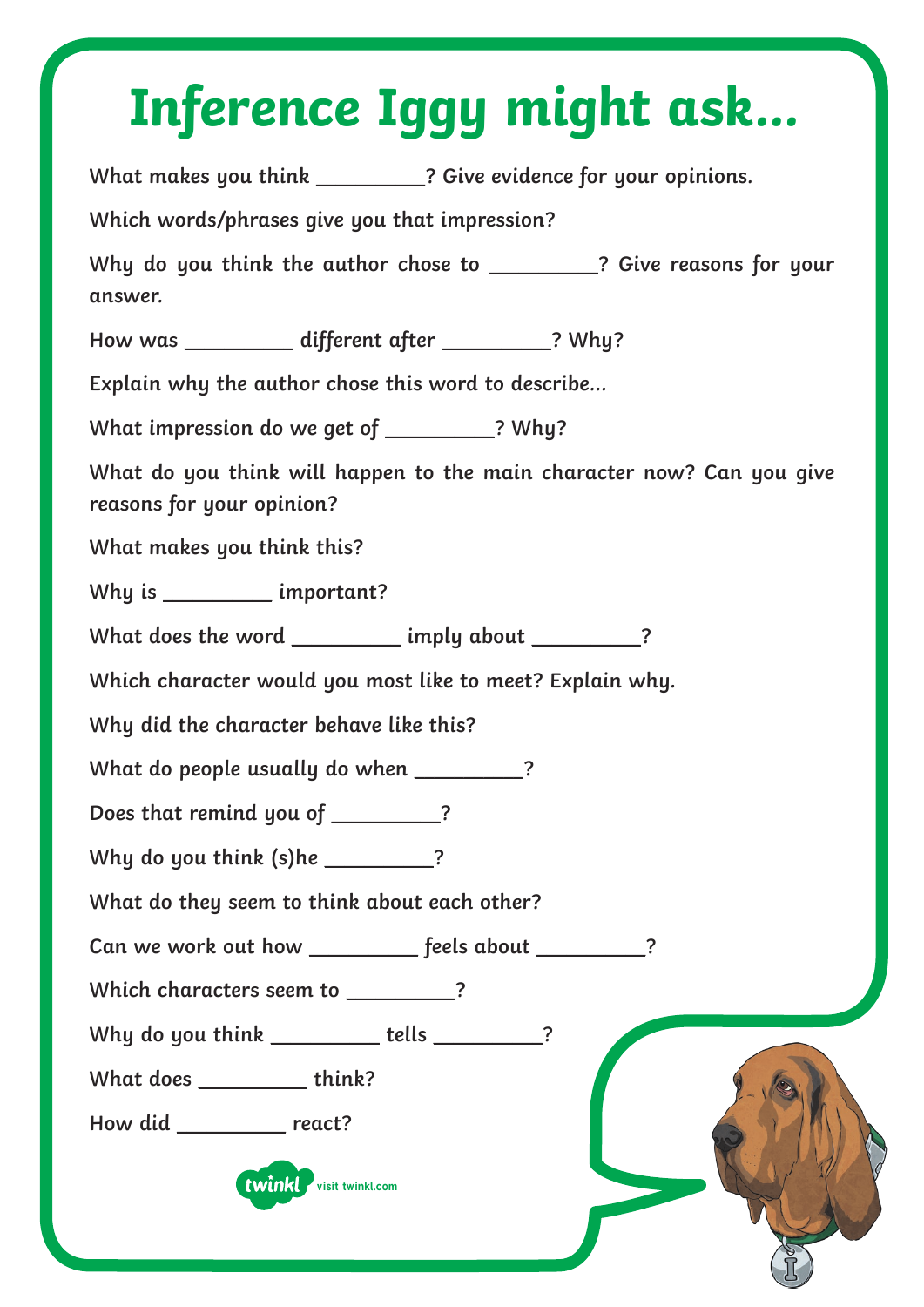## **Predicting Pip might ask...**

**Who is on the front cover? What is in the background? How might these details give us clues about the content of the book?**

**Based on what you know about the character/event, how do you think the story will develop next?**

**Think about the author's other stories. Are there any familiar themes/ characters/settings to the story we are reading? How did the story end? How might this story end?**

**Do you think the character will change his/her behaviour in the future? Give evidence for your ideas.**

**How is the character like someone that you know? How would she/he react to this situation? How does that affect how you think this character might respond?**

**The character is in a tricky situation. What will the character do next? What would you do? Why?**

**What don't we know about** \_\_\_\_\_\_\_\_\_\_\_**?**

**What do we need to know in order to** \_\_\_\_\_\_\_\_\_\_\_**?**

**Is anything missing from** \_\_\_\_\_\_\_\_\_\_\_**?**

**Is there something that we haven't** \_\_\_\_\_\_\_\_\_\_\_**?**

**What do you think is likely to happen when** \_\_\_\_\_\_\_\_\_\_\_**?**

**Do you think the author has a plan for** \_\_\_\_\_\_\_\_\_\_\_**?**

**What could** \_\_\_\_\_\_\_\_\_\_\_**?**

**What might happen if** \_\_\_\_\_\_\_\_\_\_\_**?**

**What do you guess could** \_\_\_\_\_\_\_\_\_\_\_**?**

**Why do you suppose** \_\_\_\_\_\_\_\_\_\_\_**?**

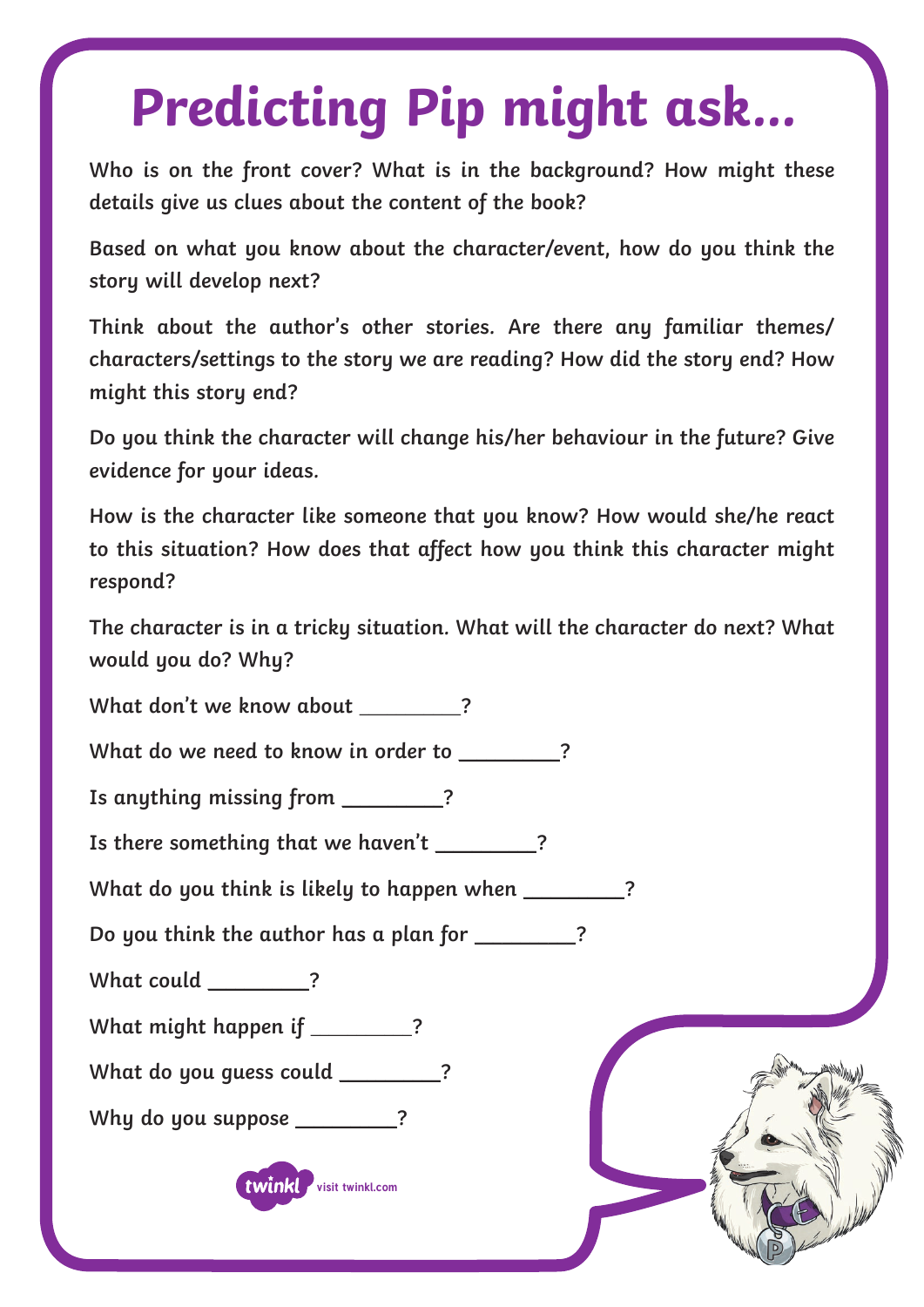#### **Cassie the Commentator might ask...**

**Look at the section entitled** \_\_\_\_\_\_\_\_\_\_\_**. Why has this been included in this text?**

**Look at the front cover of this book. What sections would you expect to find in this book?**

**Explain how the character's behaviour/appearance has changed over the book. Why/how has this happened?**

**What is the purpose of** \_\_\_\_\_\_\_\_\_\_\_**?**

**How does the layout help to** \_\_\_\_\_\_\_\_\_\_\_**?**

**Compare one character to another. How are they different or similar?**

**When might someone choose to read this book?**

**In what ways is** \_\_\_\_\_\_\_\_\_\_\_ **like** \_\_\_\_\_\_\_\_\_\_\_**?**

**How has the author organised the text? Why?**

**How does the organisation of this text help us to better understand the information?**

**In what ways do diagrams, photographs or illustrations help us to enjoy/understand the text?**

**Who has the author written this text for?** 

**Compare how the characters are reacting to this problem. Who deals best with the situation?**

**How has the character changed during the text?**

**Which is the most important section in this book? Justify your choice.**

**Compare one setting to another in the book. Why are the two settings significant to the story?**

**What can you tell about the viewpoint/opinion of the author on this topic?**

**How have your feelings about** \_\_\_\_\_\_\_\_\_ **changed?**

**What's different now about** \_\_\_\_\_\_\_\_\_\_\_**?**

**What, overall, is the effect of** \_\_\_\_\_\_\_\_\_\_\_**?**

**What was the most effective/thought-provoking moment of the story?**